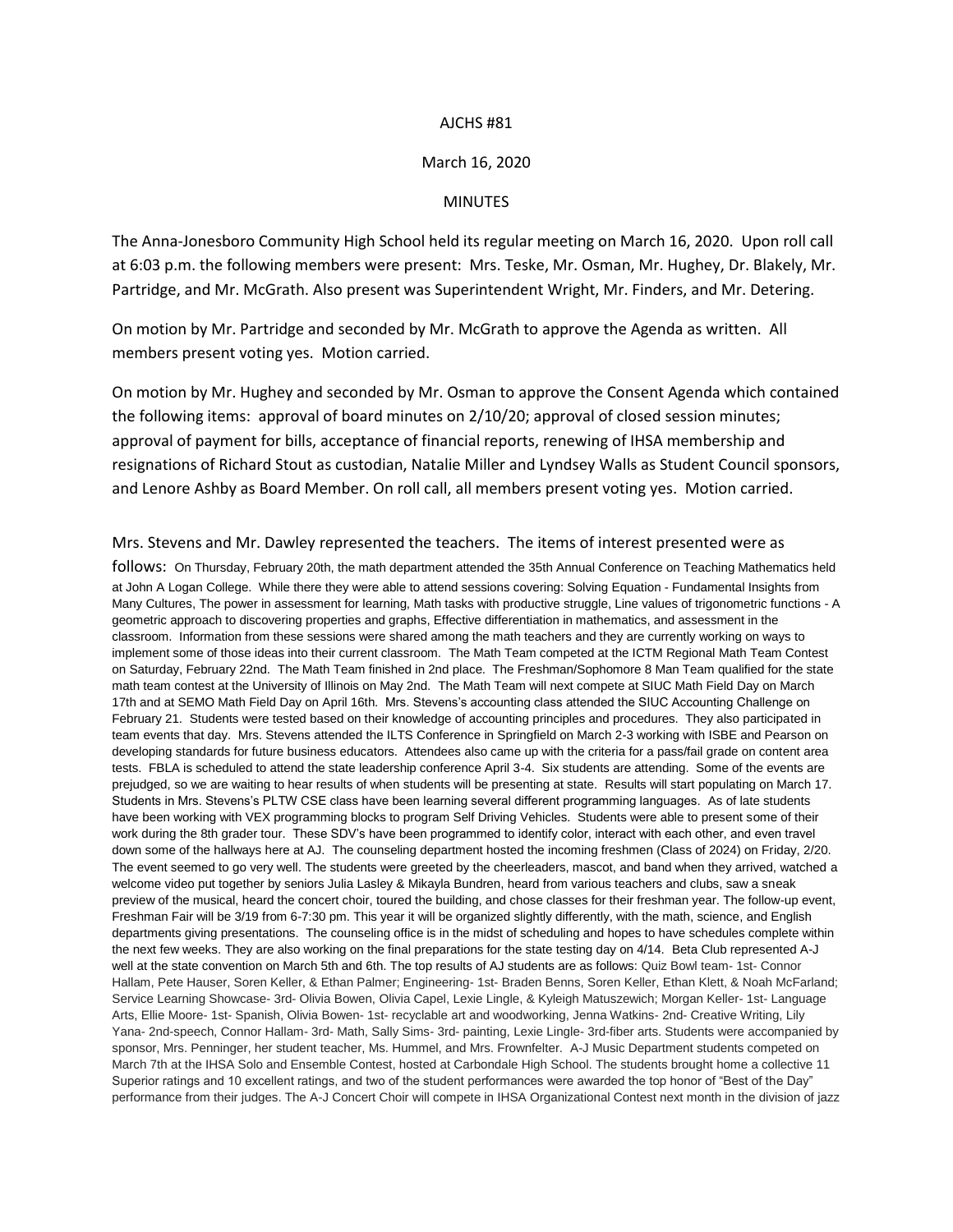choir. Congratulations to Kyleigh Hamel for winning 1st place in the VFW Patriotic Art Contest. This is a county wide competition. Her drawing will go on to compete at the state level. Congratulations also to Faith Glasford who took 3rd in this contest. Results are in for the One Great State Art Exchange. This is a collaborative effort between the Art Institute of Chicago, the American Library Association, and the Illinois Library Association. The competition was the brainstorm of Cheryl Russell, Executive Director of Corporate, Foundation, Government, and Civic Relations (The School of the Art Institute of Chicago) and Josh Scherer (district 37 and VP of the IL Art Education Association) Students were to address the First Amendment in some aspect to apply to a work of art that they would take several months to complete. Winners of this contest were awarded an all-expense paid two week summer camp experience at SAIC. Katie Jo Kirk and Ana Markovic both completed all of the requirements and both WON the competition.

Their work will go on tour in the IL library system.

# Mr. Finders presented information about Standardized Testing, ISA, and Dual Credit Quality Act MPA.

Principal Detering presented information on enrollment, cafeteria, discipline, freshman fair, parent teacher conferences, the spring musical, and Outstanding Students (Braden Benns, Julia Lasley, Soren Poulos-Keller, Cheyenne Roach, Drake Roach, Steen Vaca-Diez).

Superintendent Wright presented his administrative report. Mr. Wright informed the board on the recent developments related to the Coronavirus situation. He also informed the board that he will need training on new members to have on file for the ROE. He also reminded everyone IASB Dinner Meeting is this Wednesday March 18, 2020 has been cancelled.

On motion by Dr. Blakely and seconded by Mr. Hughey for the Board to enter into closed session at 6:41 p.m. for the following reasons (1) the purpose of appointment, employment, compensation, discipline, performance, or dismissal of specific employee of the public body or legal counsel for the public body, including hearing testimony on a complaint lodged against an employee of the public body or against legal counsel for the public to determine its validity. 5ILCS 120/2(c)(1) Student disciplinary cases. 5 ILCS 120/2(c)(9) Roll Call Vote: On roll call, all members present voting yes. Motion carried.

On motion by Mr. Partridge and seconded by Mr. Osman to return to regular session at 8:25 p.m. On roll call all members present voting yes. Motion carried.

On motion by Dr. Blakely and seconded by Mr. McGrath to approve the renewal of Brett Detering (Principal) contract as presented. On roll call, all members present voting yes. Motion carried.

On motion by Mr. Hughey and seconded by Mr. Partridge to approve the renewal of Brien Moore (Maintenance Director) contract as presented. On roll call, all members present voting yes. Motion carried.

On motion by Dr. Blakely and seconded by Mr. Hughey to approve the renewal of Brian Meyer (Technology Coordinator) contract as presented. On roll call, Hughey, Blakely, Teske, McGrath and Partridge voting yes, Osman voting no. Motion carried.

On motion by Dr. Blakely and seconded by Mr. Partridge to approve the renewal of Heather Craig (Administrative Assistant) contract as presented. On roll call, all members present voting yes. Motion carried.

On motion by Mr. Hughey and seconded by Dr. Teske to approve the bid by Wissinger on the Parking Lot/District Office Improvement Project. On roll call, all members present voting yes. Motion carried.